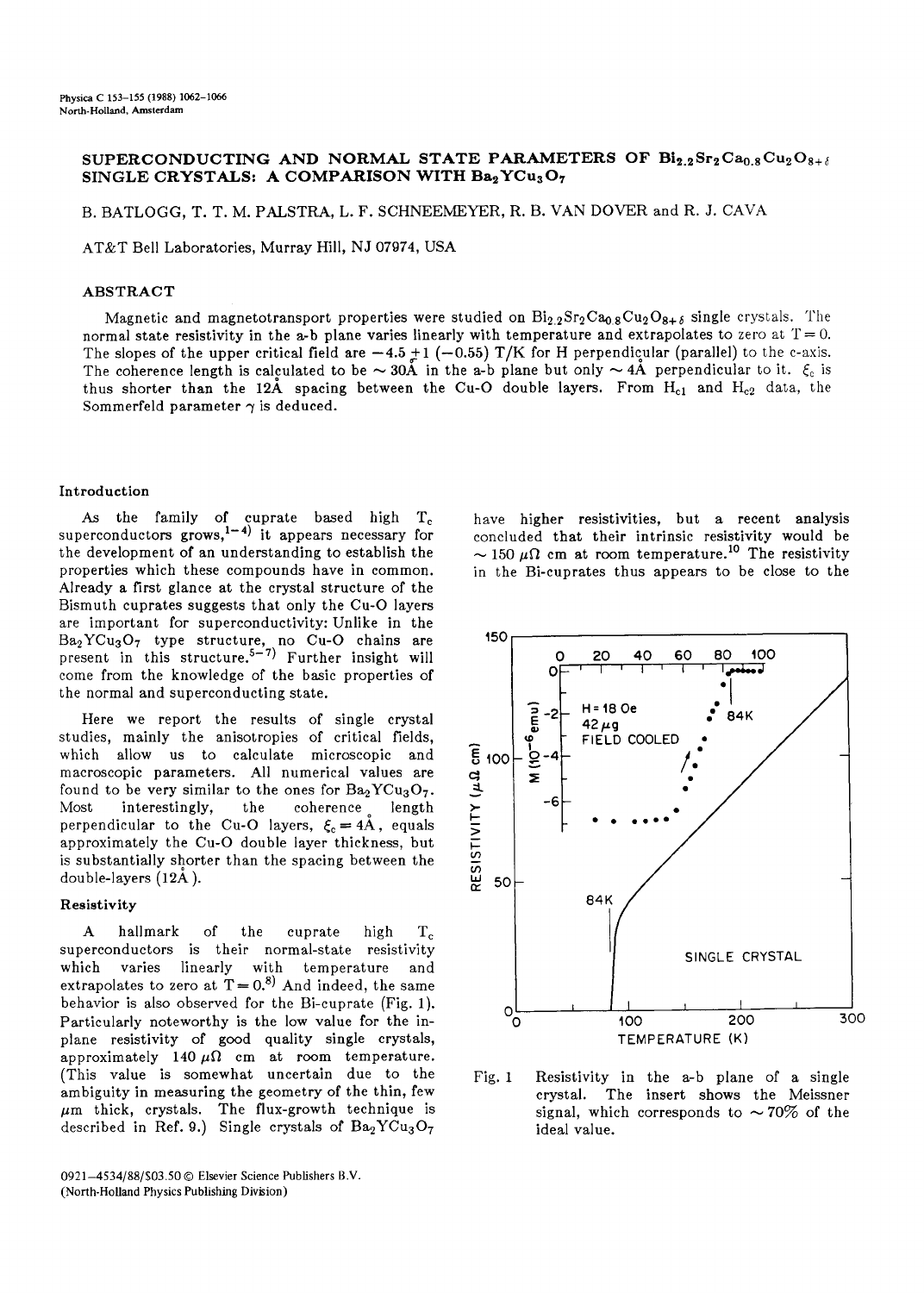proposed "intrinsic" values for the 1-2-3 compound and one might speculate if it is determined by the 2 dimensional Cu-O layers only. Pronounced deviations from the linear temperature dependence are observed close to  $T_c$ .

### Lower critical field  $H_{c1}$

The lower critical field was measured in a SQUID magnetometer with the magnetic field parallel to the  $a-b$  plane, minimizing thus the effects of plane, minimizing thus the effects of demagnetizing fields. A typical magnetization curve is shown in Fig. 2 and  $H_{c1}$  was defined as the field where M(H) starts to deviate from linearity. An independent estimate for H<sub>cl</sub> comes from the observation of a time dependent magnetization. When the field is increased above this value, the magnetization varies with time and this provides an independent estimate of  $H_{c1}$ . The temperature dependence of  $\rm H_{c1}$  is given in Fig. 3 for single crystal and polycrystalline samples. At the lowest temperature,  $H_{c1}$  is 17  $\pm 2$  mT, which is only slightly higher than  $12\pm1$  mT measured for  $\text{Ba}_2\text{YCu}_3\text{O}_7$ single crystals in the same geometry.<sup>11)</sup> The results for the single and polycrystal samples are very similar, which is unexpected and needs further study. It is most likely due to preferred orientation of the crystallites.



Fig. 2 Magnetization curve to determine the lower critical field  $H_{c1}$ . The arrows on the highest field points indicate time dependence of the magnetization.



Fig. 3 Temperature dependence of the lower critical field  $H_{c1}$ .

# Upper critical field  $H_{c2}$

The upper critical field  $H_{c2}$  was studied by dc resistivity measurements in fields up to 10T oriented either parallel or perpendicular to the basal plane which also carried the current. The current density was  $2.5 \text{ A/cm}^2$ . A calibrated Pt thermometer was used to measure the temperature, and detailed corrections for magnetoresistance were applied.

A typical set of data is shown in Fig. 4, consisting of a zero field and the 5T curves for the two different field directions. The dashed lines indicate how  $T_c$ was defined in a field: extrapolation of the **straight**  portion of  $R(T)$  to  $R=0$ . Any such definition is somewhat arbitrary. Our choice was only guided by the corresponding data on 1-2-3 single crystals, which also show a broadening of the transition, but no rounding towards the lowest temperatures.<sup>12)</sup> Even as the transition broadened, the  $R=0$  temperature remained well defined. The dashed lines in Fig. 4 therefore are an approximation of such a well defined transition. Here we are mainly interested in comparing the Bi-cuprate with the 1-2-3 compound, and thus adopted the described method to determine  $T_c$  (H). A complete set of R(T) in various fields is shown in Fig. 5, and the resulting  $\rm{H_{c2}-T}$  phase diagram is given in Fig. 6.  $\rm\,H_{c2}$  varies non-linearly with temperature in the lower field region. The slopes obtained for  $5-10T$  are:  $-0.55$  T/K for H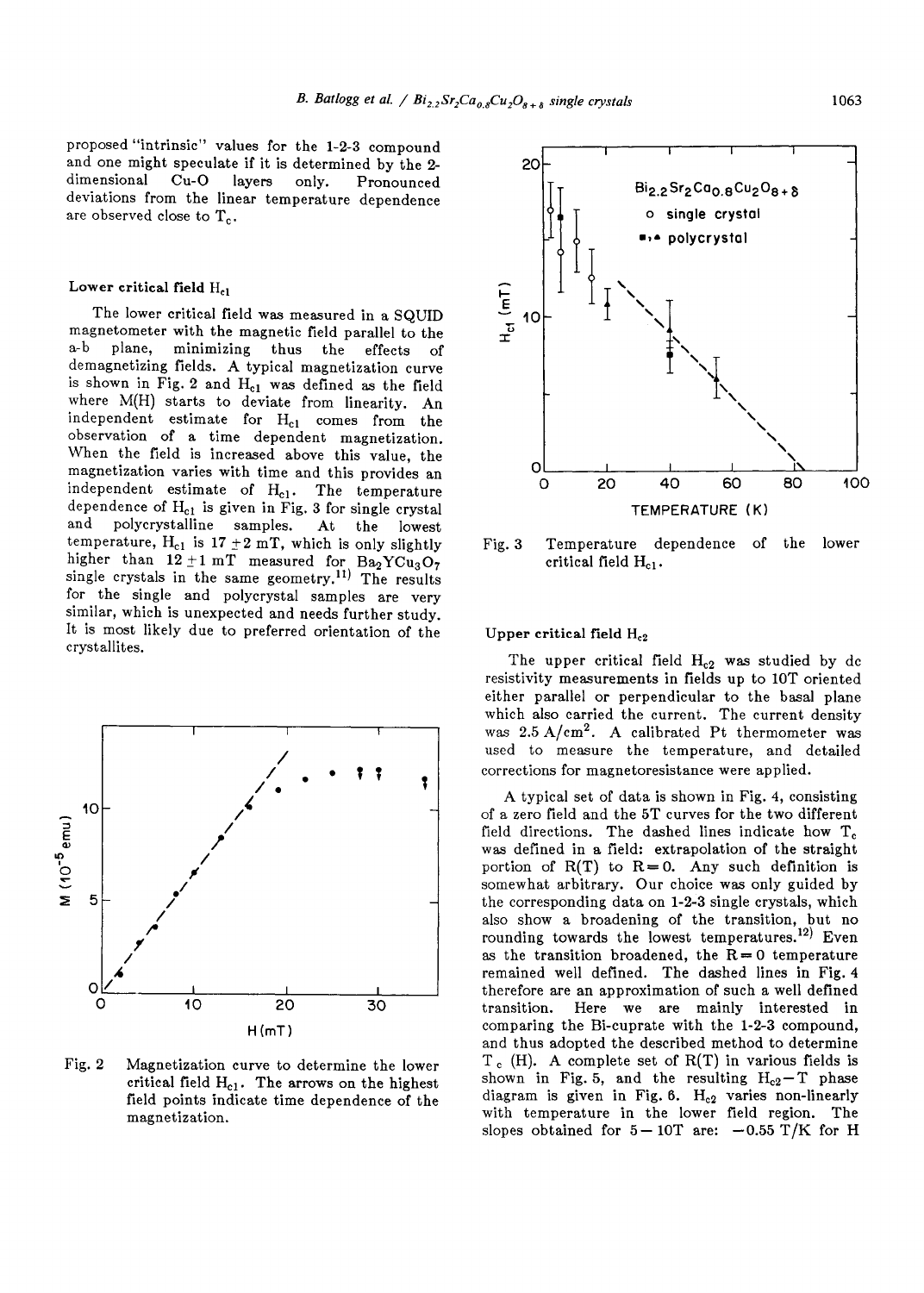

Fig. 4 An example of the resistive transition and its dependence on the orientation of the magnetic field with respect to the a-b plane of the crystals. The dashed lines show the definition of T<sub>c</sub> for the broadened curves. This procedure was adopted to facilitate comparison with  $H_{c2}$  measurements of  $Ba<sub>2</sub>YCu<sub>3</sub>O<sub>7</sub>$  single crystals.

parallel to c and  $-4.5 \pm 1$  T/K for H perpendicular to c. These values, together with the  $H_{c1}$  data, can be used to calculate several parameters describing the Bi-cuprate superconductor. The zero-temperature upper critical fields  $H_{c2}(0)$  can be evaluated by extrapolation using the WHH theory.<sup>12)</sup> Although we only know  $H_{c2}(T)$  close to the transition temperature, we feel encouraged to use this extrapolation scheme since recent measurements on 1-2-3 single crystals in a pulsed field found that  $H_{c2}$  (T) follows indeed a WHH-like curve over the full temperature range.<sup>14)</sup> In particular the upturn of the  $H_{c2}$  curves is observed only close to  $T_c$ . Thus we find  $H_{c2}^{||}(0)=31.5T$  and  $H_{c2}^{1}(0)= 260 \pm 60$ T, respectively. The Pauli limiting field H<sub>p</sub> of 153T is smaller than  $H_{c2}^{L}(0)$  but larger than the average  $H_{c2}(0)$  of 128T, calculated within the framework of anisotropic Ginzburg-Landau theory.

## **Discussion**

The thermodynamic critical field  $H_c(0)$  may be estimated with the additional assumption that the anisotropy of  $H_{c1}$  is similar to the anisotropy of  $H_{c2}$ , which appears to be true for the 1-2-3 superconductor.<sup>11,14)</sup> A suitable average than leads to  $\overline{H}_c(0)=1 \pm 0.2T$ , and an averaged Ginsburg-Landau parameter  $\bar{\kappa}_{\text{GL}}$  of  $\sim 90-95$ , describing this extreme type II superconductor. The electronic density of states, given by the Sommerfeld parameter  $\gamma$ , can



Fig. 5 Summary of R(T) curves for the two field orientations.

also be deduced from  $H_c(0)$ , and amounts to  $\sim 11 \pm 2$ mJ/mole  $K^2$ . As pointed out before, the  $T_c$  of the high  $T_c$  superconductors is  $3 - 5$  times higher than of conventional superconductors with similar electronic density of states.<sup>15,16)</sup>

The superconducting coherence length  $\xi$  is a microscopic quantity of great interest and can be evaluated from He2 using the standard expressions. Assuming isotropy in the a-b plane, the coherence length in the plane  $\xi_{a,b}$  is 31A, and 4A perpendicular to it. These results are remarkable for two reasons. First, the absolute values are, within experimental uncertainty, the same as for  $Ba_2YCu_3O_7$ .<sup>11, 12, 14-17)</sup> Secondly, the coherence length perpendicular to the Cu-O layers ( $\xi_c \sim 4\text{\AA}$ ) is substantially shorter than the spacing between the Cu-O double layers  $(\sim 12\text{\AA})$ . Also,  $\xi_c$  is approximately the same as the thickness of the Cu-O double layers formed by the  $(Cu-O) - Ca - (CuO)$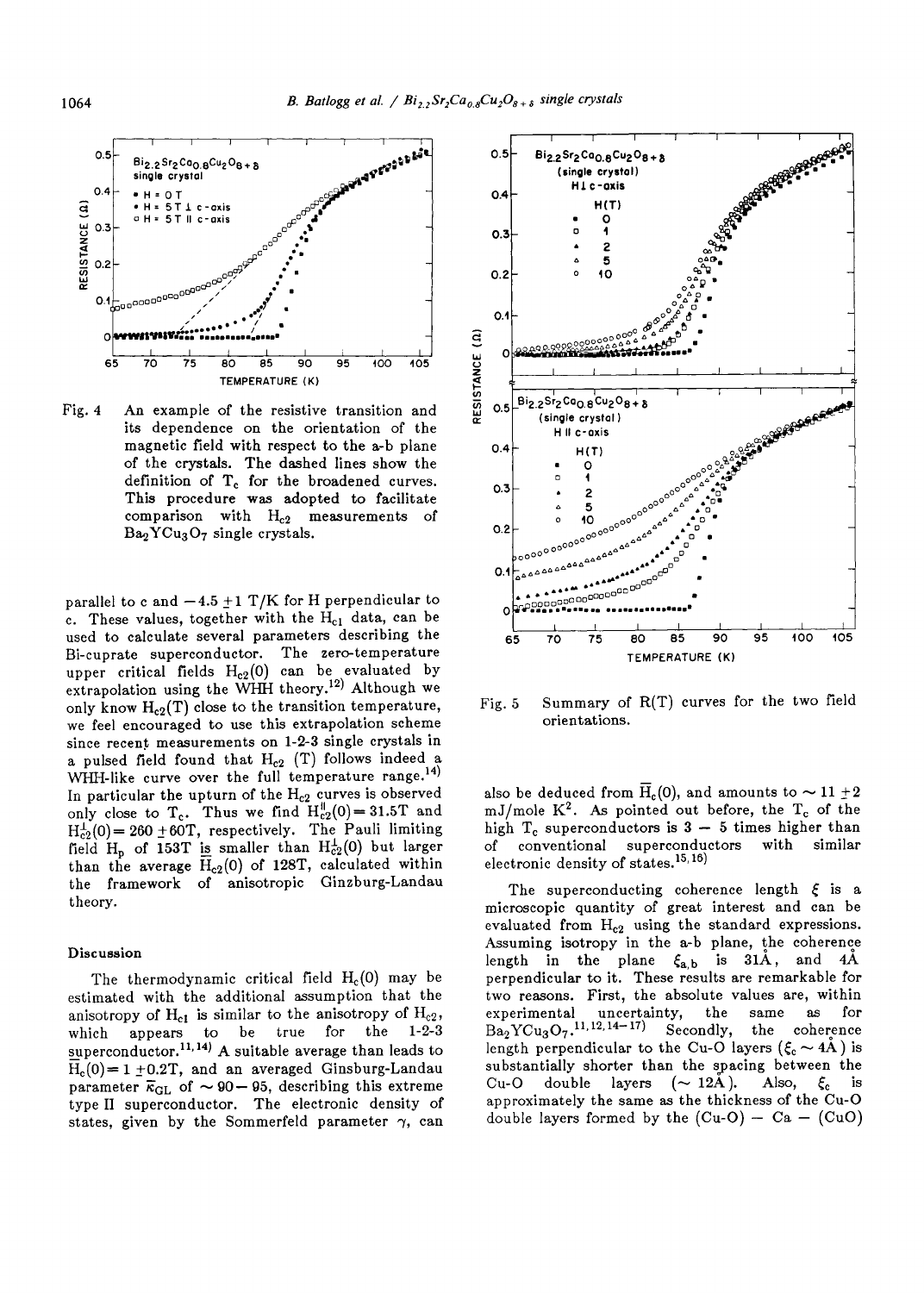"sandwich". A coherence length  $\xi_c$  of  $\sim 4\text{\AA}$  for both classes of compounds suggests that superconductivity is essentially rooted in the Cu-O double layers. Are the structural elements separating these layers only passive building blocks which provide the proper "environment" for superconductivity to occur in the planar network of corner-sharing Cu-O pyramids?



Fig. 6 Temperature dependence of the upper critical field.

# Table 1

Physical properties of  $\text{Bi}_{2.2}\text{Sr}_2\text{Ca}_{0.8}\text{Cu}_2\text{O}_{8+\delta}$ 

## **Measured quantities**

| Transition temperature<br>Normal state resistivity | $T_c = 84K$<br>$\rho_{300} = 140 \mu \Omega \text{cm}$                           |
|----------------------------------------------------|----------------------------------------------------------------------------------|
| Upper critical field $H_{c2}$<br>Hlle<br>$H_{16}$  | $-\frac{dH_{c2}^{\text{II}}}{dT} = 0.55T/K$<br>$-dH_{c2}^{T}/dT = 4.5 \pm 1 T/K$ |
| Derived quantities                                 |                                                                                  |
| Upper critical field at $T = 0$                    | $H_{c2}^{\parallel}(0) = 32T$<br>$H_{c2}^{\perp}(0) = 260 \pm 60T$               |
| Thermodynamic critical field<br>(averaged)         | $\overline{H}_c(0) = 1 \pm 0.2T$                                                 |
| Coherence length                                   | $\xi_{a,b} = 31 \text{\AA}$<br>$\xi_{c} = 4 \text{\AA}$                          |
| Sommerfeld parameter                               | $\gamma = 11 \pm 2 \text{ mJ/K}^2$ mole f.                                       |

 $\kappa = 90 - 100$ 

ommerfeld parameter (from  $H_c(0)$ )  $\kappa_{\mathrm{GL}}$ 

# **Summary**

In conclusion, we have established through magnetic and magnetotransport measurements on single crystals that the title compound is a highly anisotropic type II superconductor. The coherence length  $\xi_c$  is only  $\sim 4\text{\AA}$  perpendicular to the Cu-O layers, which are separated  $\sim 12\text{\AA}$  by Bi-O layers. The Bi-cuprate and the 1-2-3 compounds are very similar metals and superconductors which points to the Cu-O double layers as the essential structural elements. The electronic density of states is calculated from the thermodynamic critical field  $(H_c(0) \sim 1T)$  and is found to be in the same range as in the other high  $T_c$  superconductors  $(\gamma \sim 10 \text{ mJ/mole K}^2)$ .

It can be concluded, therefore, that the Cu-O layers are the most important building block in high T<sub>c</sub> superconductors. Superconducting and normal state properties are very similar in the Bi-cuprates and in  $Ba_2YCu_3O_7$ , and are apparently dominated by the physics of the Cu-O layers.

#### Acknowledgment

We thank S. Martin, L. W. Rupp, Jr. and J. V. Waszczak for help in this study.

### REFERENCES

- (1) J.B. Bednorz and K. A. M{iller, Z. Phys. B *64*  189 (1988).
- (2) M.K. Wu, J. R. Ashburn, C. J. Torng, P. H. Hor, R. L. Meng, L. Gau, Z.J. Huang, Y. Q. Wang and C. W. Chu, Phys. Rev. Lett. *58,* 908 (1987).
- (3) C. Michel, M. Hervien, M. M. Borel, A. Grandin, F. Deslandes, J. Provost and B. Raveau, Z. Phys. B *68,* 421 (1987).
- (4) H. Maeda, Y. Tanaka, M. Fukutomi and T. Asano, to be published.
- (5) R.M. Hazen, C. T. Prewitt, R. J. Angel, N. L. Ross, L. W. Finger, C.G. Hadidiacos, D. R. Veblen, P. J. Heaney, P. H. Hor, R. L. **Meng**  Y. Y. Sun, Y. Q. Wang, Y. Y. Xue, Z. J. Huang, L. Gao, J. Bechtold and C.W. Chu, to be published.